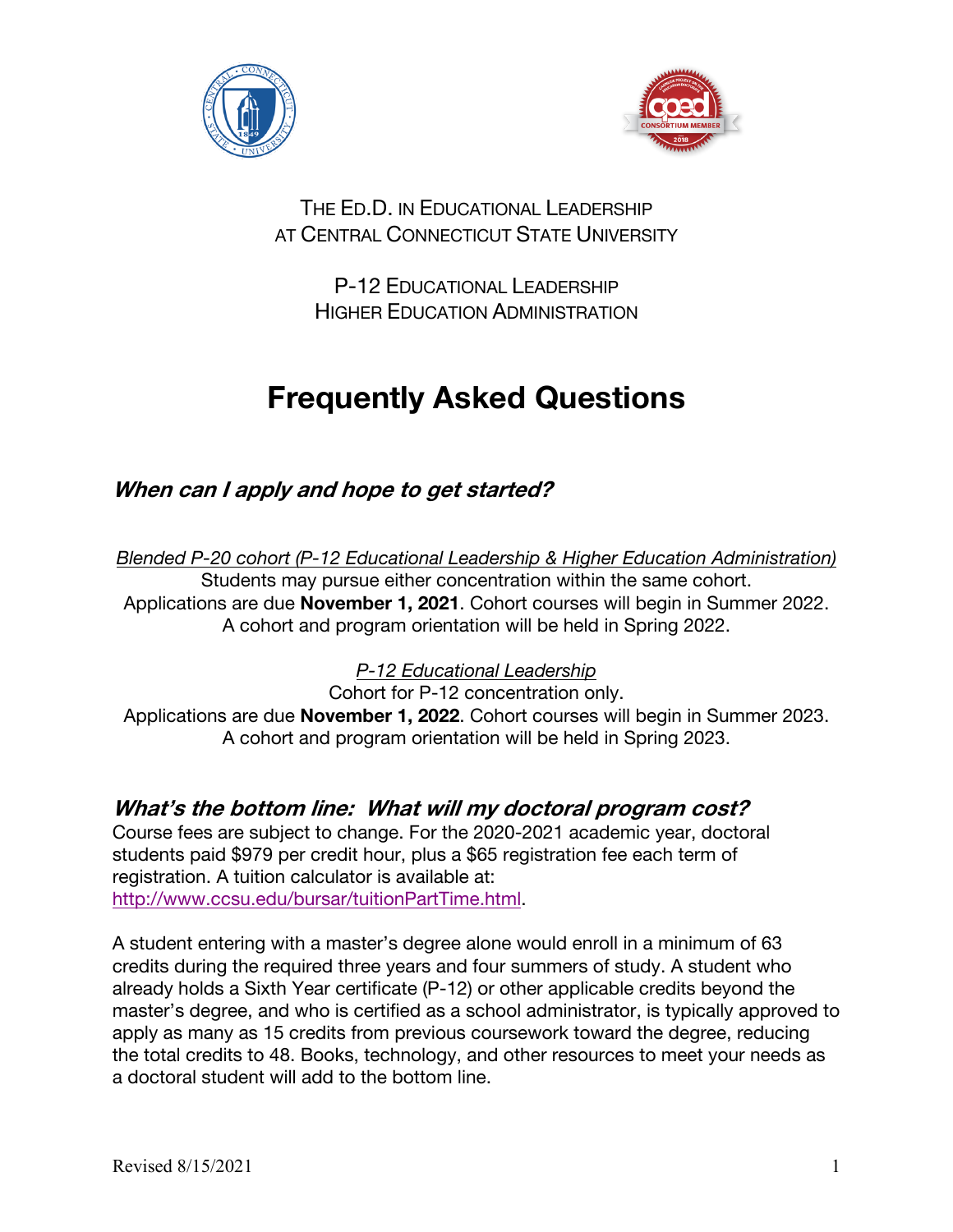### **Can I get financial aid?**

Federal loans are available for those who are eligible. Submit a FAFSA and request that CCSU receives the information. Because our program is designed for mid-career educators and staff who work full-time, we do not offer doctoral fellowships or assistantships. Also, because our students are typically working, they do not qualify for government grants. If a student enters with outstanding student loans, they may defer repayment during doctoral studies. The Graduate Student Association has funding for research grants and professional development/conference travel (available funds will vary). These grants are competitively awarded. A student may receive one grant per year, and a maximum of three over the course of doctoral study. Several limited departmental scholarship opportunities are also available annually.

# **If I am a P-12 educator can I get reimbursed by my district?**

This depends on your district. Consult with your human resources or personnel department prior to making a commitment to the program if this is a concern for you. Many educators do receive reimbursement from their district, as they would for other degrees or certificates. Beginning with the first dissertation course, we do begin to assign *In Progress*, or IP grades, for all credits. These revert to letter grades upon completion of the dissertation proposal, final dissertation defense, and required dissemination activities. From time to time, districts express a preference for letter grades to provide reimbursement. We will communicate with your district and explain our policy, and this typically works. However, we cannot guarantee your reimbursements. So, check with your district first.

# **If I, or a spouse, work within the CSCU system am I eligible for a tuition benefit?**

Check with the HR department of your home institution. The program and department do not process tuition waivers or know the specifics or your potential benefits. Human Resources at the home institution is the best source of information.

### **What about time commitments?**

Our program is designed to require *a minimum* of three full years and an additional, fourth summer. The program is designed so that you should be able to complete in four years or less.

#### *P-12 Educational Leadership cohorts (starting in odd numbered years)*

"Residencies" totaling 8 credits each of the first two summers meet primarily in July. They are intensive weekday courses and require a full-time commitment from students. Blended learning formats are used for all courses. Core classes meet each Wednesday of the fall and spring semester from 4:30-7:10pm and sometimes online. Additional courses depend on credits applied to the program. Students needing to fulfill specialization requirements will enroll in an additional course each semester the first two years. These are usually on Wednesday evenings immediately following the earlier course. Note: Students must maintain a minimum of 4.5 credits hours during the first two years to be eligible for federal loans; hence the partial credit hours.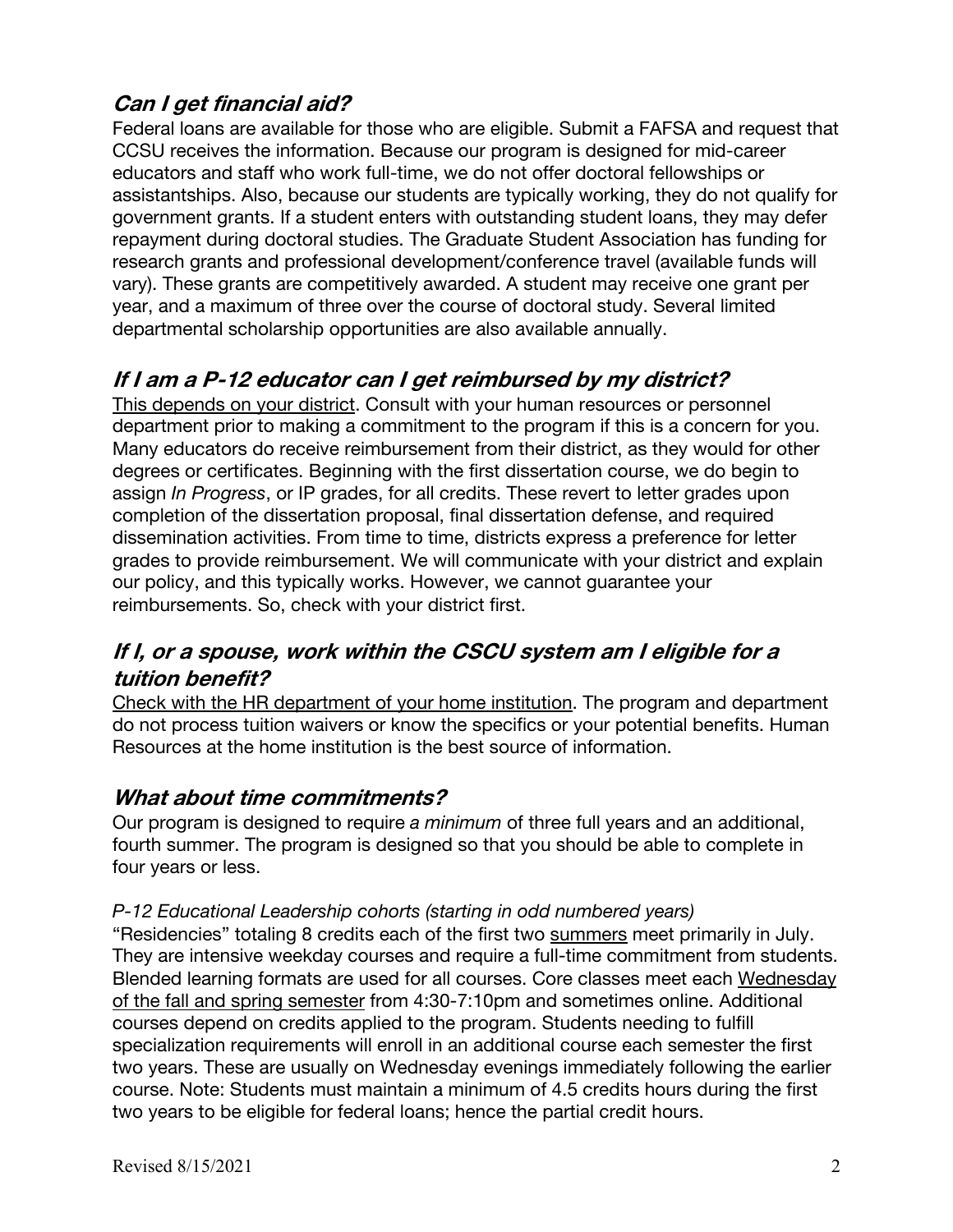*Blended cohort (2022; P-12 Educational Leadership & Higher Education Administration)* The schedule for this option is still under development but will consist of all evening and online course meetings. Summer courses will be distributed across the months of June and July. Fall and Spring weekday core courses will meet on Thursdays. Additional courses will depend on each student's unique needs. Note: Students must maintain a minimum of 4.5 credits hours during the first two years to be eligible for federal loans; hence the partial credit hours.

An additional requirement for all students during the second year is the preparation of a leadership portfolio in lieu of a written comprehensive examination. This is completed as a formal course requirement during the Spring semester of the second year. The third summer, third academic year, and fourth summer are devoted primarily to dissertation research and writing. There is one final course during the  $3<sup>rd</sup>$  or  $4<sup>th</sup>$  year designed to support students in disseminating their dissertation research, which is a requirement of the program. Also, some students do not finish in the minimum amount of time and must continue to register for two credit hours of dissertation research each term (fall, spring, and summer) until they do finish.

A lot of work? Yes, but our current cohort members and graduates are going to tell you that it is well worth the effort!

### **What is the difference between a Ph.D. and an Ed.D.?**

This is a tough question, and the answer will be different depending on who you talking to. CCSU's Doctor of Education (Ed.D.) degree in Educational Leadership is oriented toward practice. Our students also typically work full-time, and our most intense periods of on-campus study occur during the summer. We expect our students to apply what they are learning to improving their organizations, and the bulk of our project requirements are field-based. Dissertations also focus on questions of interest to practitioners in the field and are intended to contribute directly to the improvement of educational practice.

Traditionally, the Ph.D. required a period of full-time study (called "residency") and emphasized the development of knowledge and skills sufficient to support original research, with an orientation toward the development and validation of theories. Ed.D. programs are more likely to be oriented toward practice; like ours, they are typically designed to permit full-time professionals to continue their employment while working toward their degrees**.** Scholarly research skills are a focus but always in the service of applied use to improve practice.

### **Graduate Record Examination (GRE) scores:**

The GRE is the standardized test most typically used in the graduate admissions process. Be assured that we consider each piece of evidence. Ultimately, however, we make a holistic judgment about your ability to complete a doctoral program successfully and your potential for making meaningful contributions to the doctoral cohort.